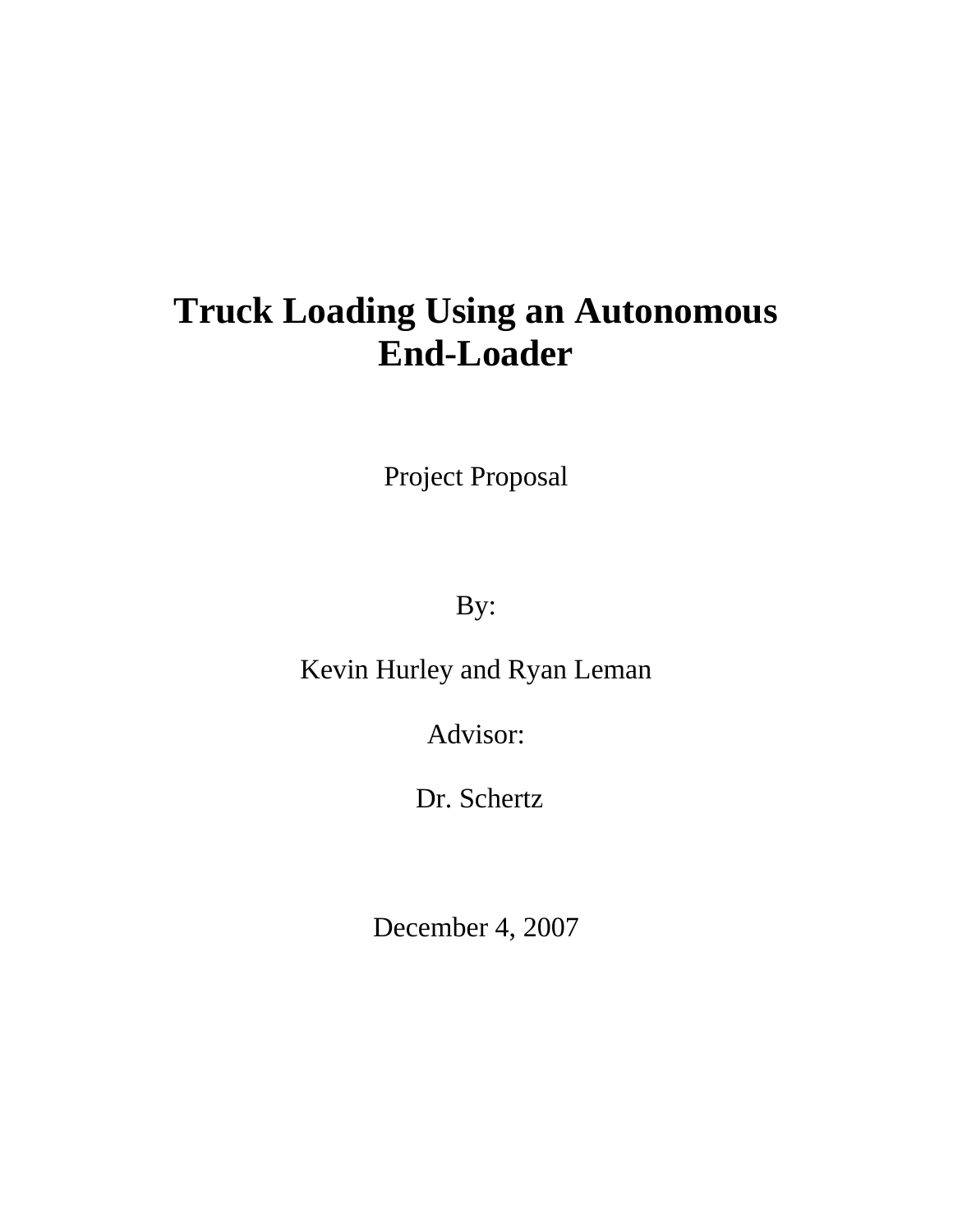# **I. Project Summary**

The autonomous truck loading project will utilize an end-loader to locate and navigate to a load and scoop the load. It shall then proceed to locate and navigate to a truck and empty the bucket into the truck. This process will continue until it is deemed that the truck is filled. Encoders and beacons shall be utilized to determine end-loader position and motor drive requirements to achieve the desired destination. A Silicon Labs development board will be used for overall system control. The final goal of the project will be to have a functional autonomous system fill the truck as quickly and accurately as possible, while maintaining a low system cost.

## **II. Detailed System Description**

The system will consist of a velocity sensor for the tracks, position sensors for the bucket arms, a bucket tilt sensor, truck and pile location sensors. A Silicon Labs development board shall be used for system control of the endloader, motors for both tracks and individual motors for the bucket tilt and lift arms. The sensors will feed information about vehicle, truck, load, and bucket positions to the Silicon Labs development board, which will process the information and control the motors via pulse-width modulated signals appropriately. The Silicon Labs development board shall be mounted on the end-loader along with a power source. Figure 1 shows the overall system block diagram.



Figure 1: System Block Diagram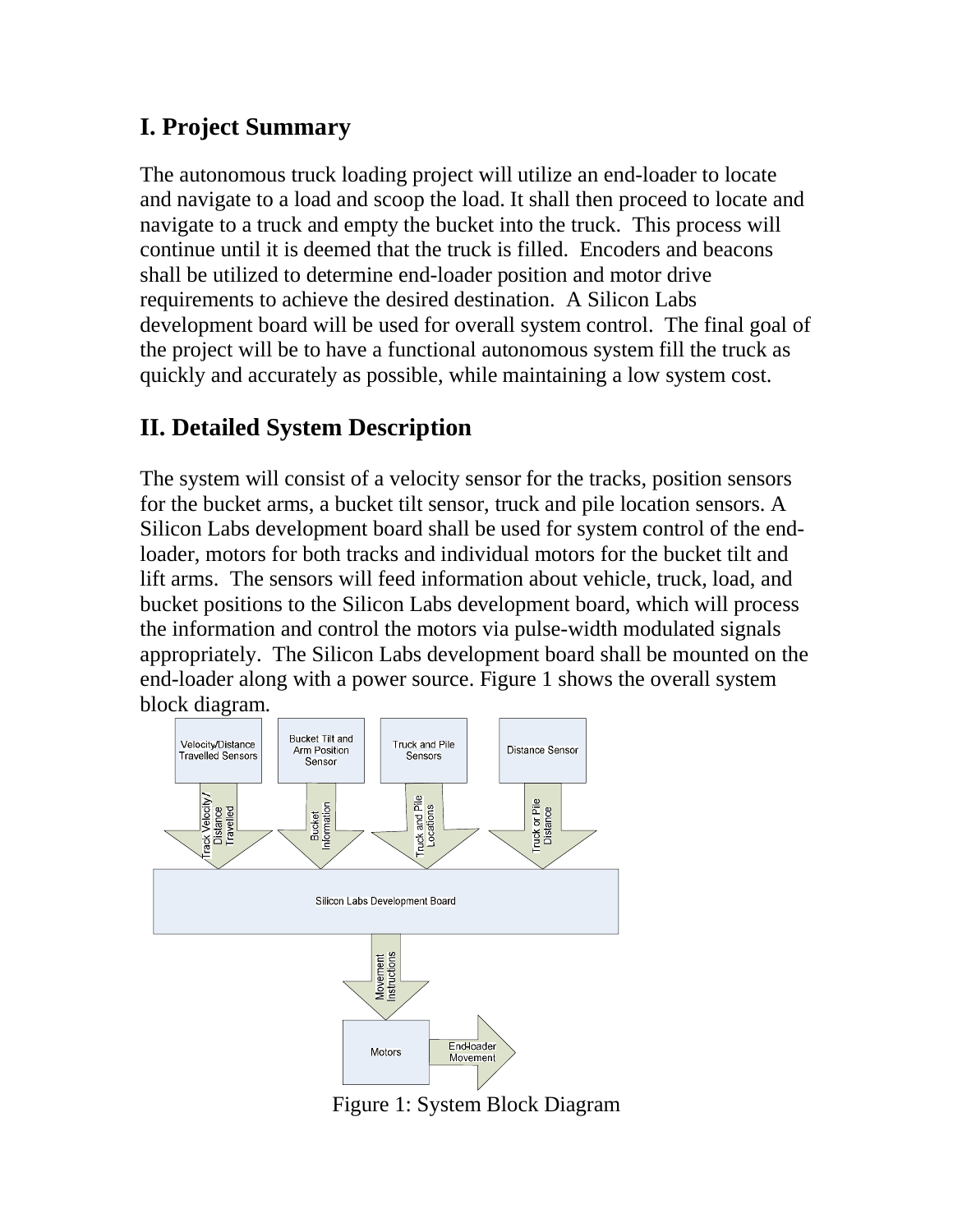#### **Subsystems**

As figure 1 illustrates, there are six main subsystems. The subsystems are as follows: the velocity/distance sensors, the bucket tilt and arm position sensors, the truck and pile sensors, the distance sensor, the development board, and the motors.

#### **1. Velocity/Distance Sensors: Encoders**

Encoders will be used as a form of velocity and position determination. They will be attached to the drive shaft of the end-loader to determine how far the end-loader has moved based on the previous PWM in order to determine if a higher or lower PWM will be needed during the next timing cycle.



Figure 2: Encoder Subsystem Block Diagram

# **2. Bucket Tilt and Arm Position Sensors**

It is crucial to be able to determine the bucket tilt and arm position during operation in order to scoop and dump the load. The Bobcat vehicle that we will be using has built-in sensors to determine the endpoints for tilt and arm position. While further investigation into these sensors remains, it appears likely that they will suffice.



Figure 3: Bucket Tilt and Arm Position Sensors Block Diagram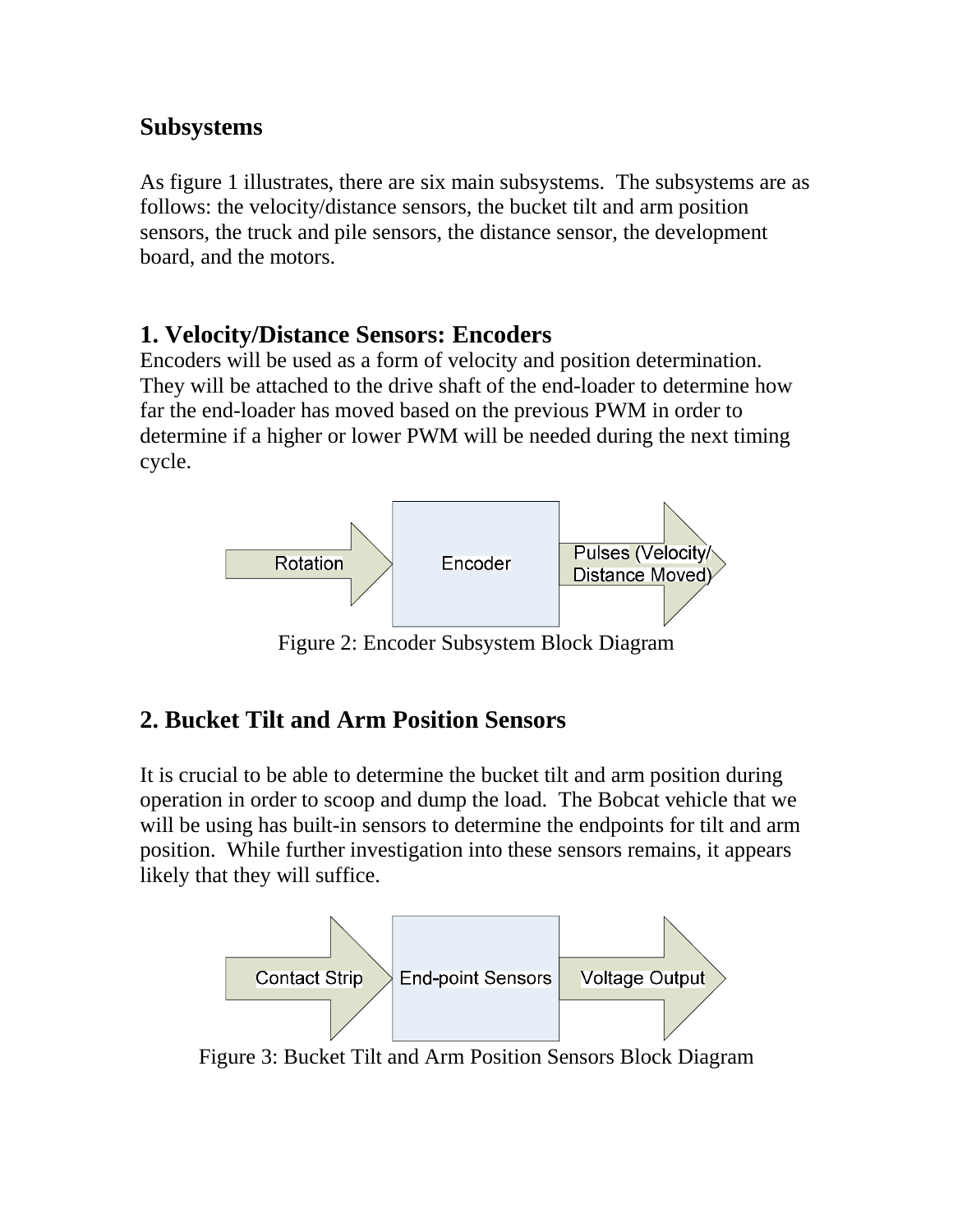## **3. Truck and Pile Sensors: Infrared Beacons**

The infrared beacons will be used to determine the locations of the truck and the pile. A beacon will be attached to the pile and the truck. They will be run at different frequencies to differentiate between the pile and truck. The signal, when received by the photo-transistor will allow the vehicle to determine if the object is the pile or the truck.



Figure 4: Infrared Subsystem Block Diagram

## **4. Distance Sensor**

It is required that the vehicle be able to accurately determine its distance from the object it is navigating towards - either the truck or the load. Since the signal from the infrared beacons will vary slightly depending on the angle from the beacon, the infrared beacons cannot be used for distance data requiring high resolution. Due to these factors, an ultrasonic distance sensor will be utilized to determine the distance.



Figure 5: Distance Sensor Subsystem Block Diagram

# **5. Development Board**

At present, a Silicon Labs development board will be used to provide vehicle control, but this will be further investigated to ensure that it will be adequate and allow for future expansion of the project. The board will use the inputs from the infrared beacons and the encoders to provide motor control and to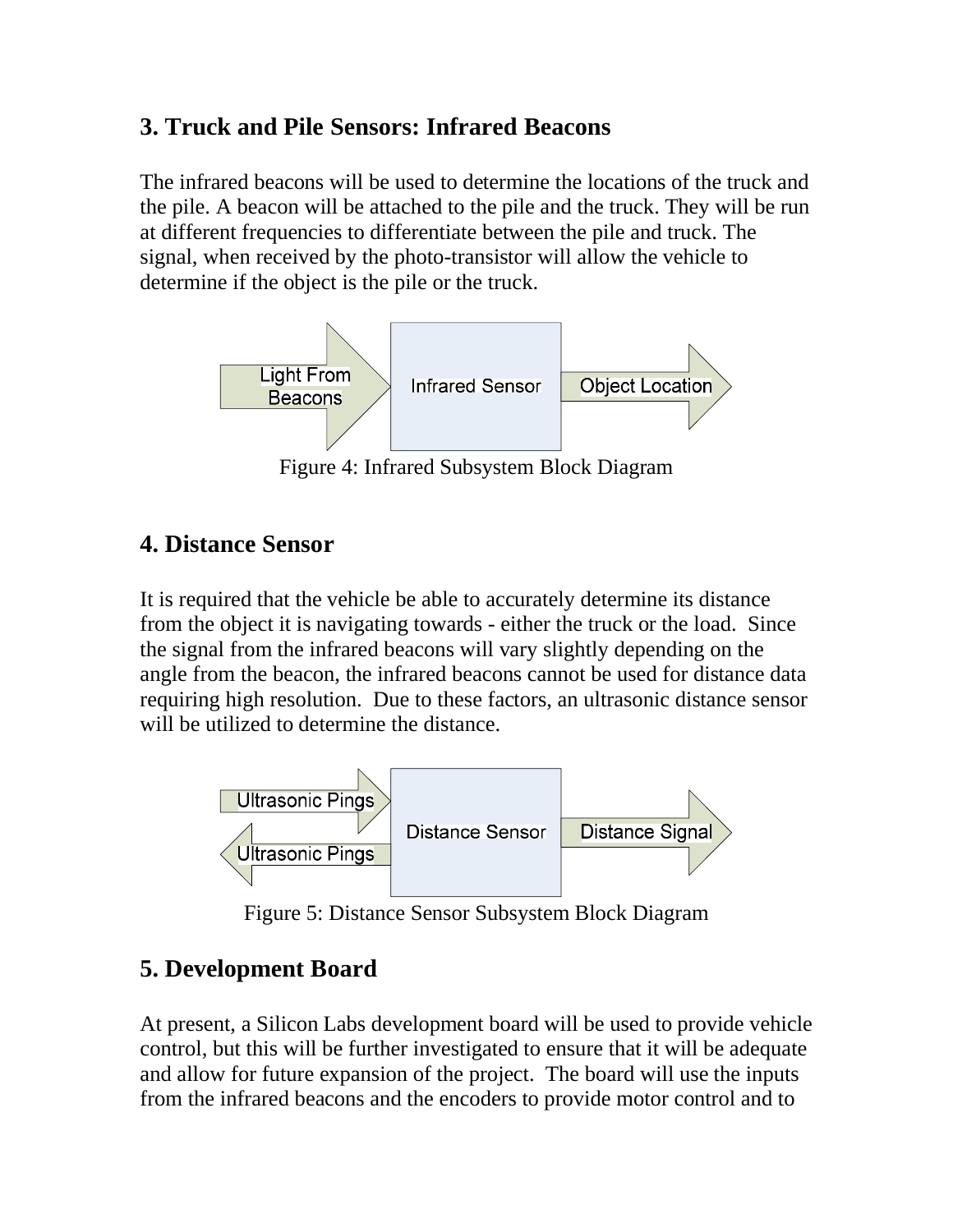determine the appropriate operation to be undertaken. The development board will navigate to the load or truck and then operate the bucket when needed.



Figure 6: Development Board Subsystem Block Diagram

#### **6. Motors**

The motors will provide end-loader movement for navigating to the load and truck. There will be a separate motor to control the right and left tracks in order to provide turning. Both motors will also be able to operate in forward or reverse, independent of the other motor, giving a smaller turning radius as well as the ability to drive in either the forward or reverse directions.



Figure 7: Motor Subsystem Block Diagram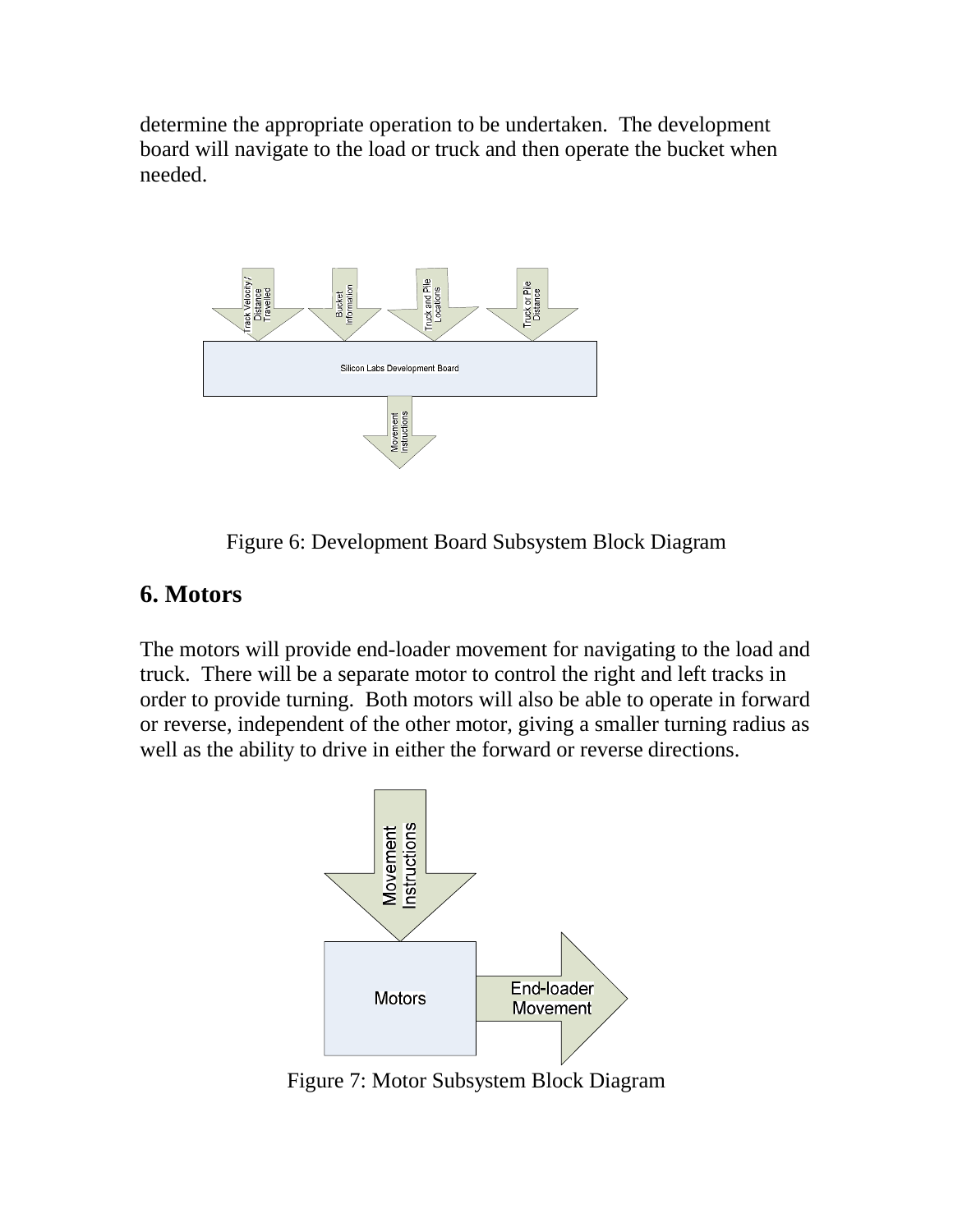## **Software Implementation**

The overall software flowchart appears in Figure 8. After setting up the interrupts and performing required initialization, the system will wait until our main timer has overflowed and set a flag indicating that the main loop should proceed. This will be done to ensure that control operations are handled at a constant period in order to provide sufficient data from our velocity sensor to determine the PWM drive required to each drive motor to move towards the load or truck.

The microprocessor shall be programmed using assembly language. It shall generate a fixed period pulse-width modulated (PWM) signal for each of the motors. These will control the movement of the tracks, the bucket arm and the tilt of the bucket. A PWM signal will be used to control the amount speed of each motor so that they can be more accurately controlled. The software shall also be able to function independently of user input. Some provision shall also be given for human intervention in case of vehicle problems and for debugging purposes.

After the main loop begins, the software will check to determine if the truck is full, likely to be defined as a certain number of times the loader has emptied a load into it. If the truck is deemed full, the end-loader will stop and wait until a push button is pressed to indicate that the truck has been emptied and the end-loader can continue loading the truck.

If the truck is not full, the software will check the end-loader's position relative to the load and truck. It will also check how far the end-loader has moved based on the previous PWM in order to determine if a higher or lower PWM will be needed during the next timing cycle. If the bucket on the end-loader has already been filled with a load, the end-loader will need to navigate to the truck and empty the bucket into the truck once it arrives. If the bucket on the end-loader is not full, the end-loader will navigate towards the load and scoop up a load once it arrives there.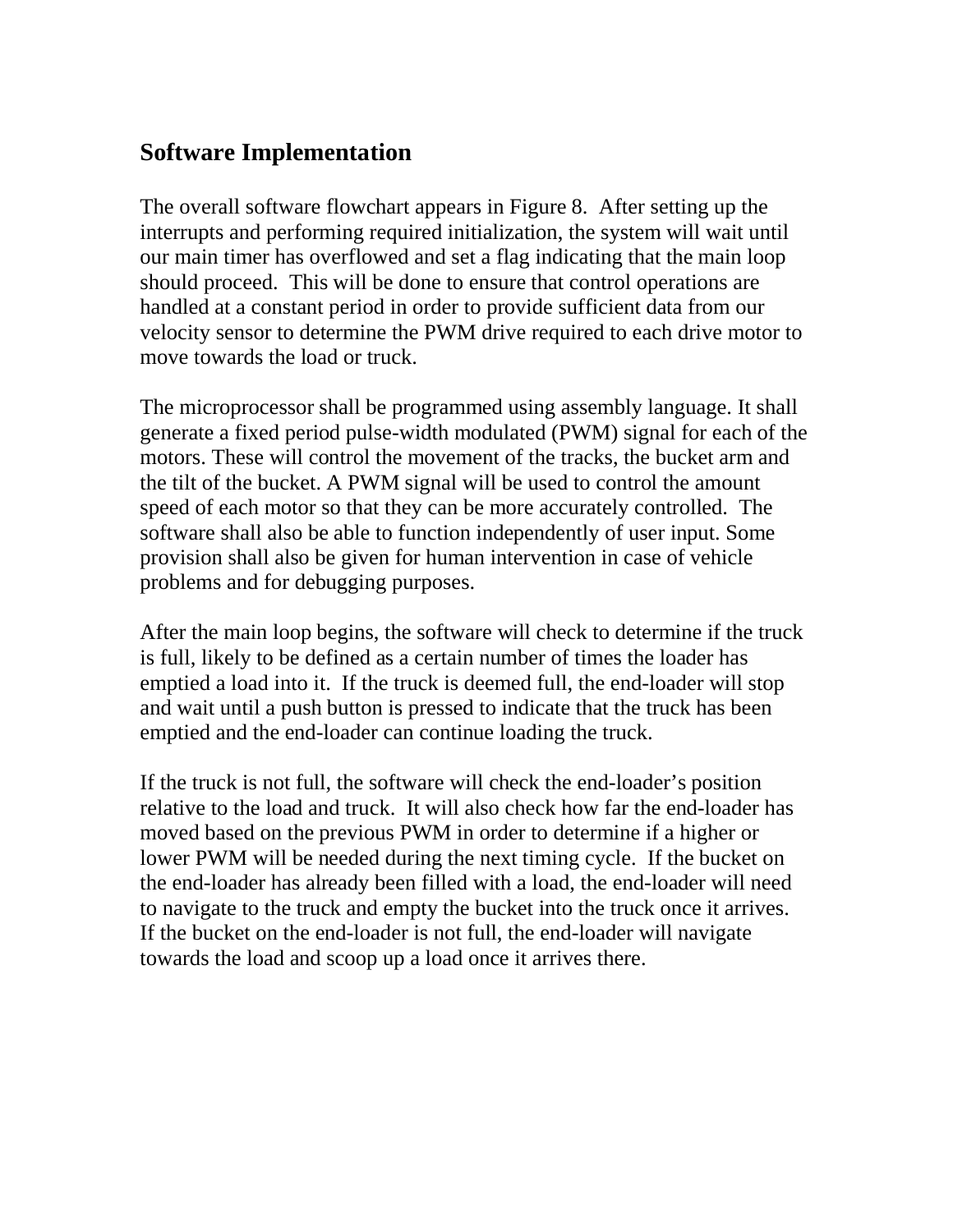

Figure 8: Overall Software Flowchart

The software shall utilize the sensor signals from the beacons to locate the target, either the truck or the pile. It shall also use these signals to determine how to perform the next action. The required action would be driving to the pile and scooping from the pile or driving to the truck and dumping the bucket in the truck. The software shall function in a manner that moves the vehicle and bucket smoothly, without spilling the load or running into the truck. After locating the truck and load, the vehicle shall be able to turn and continue to know where the truck and load are positioned by utilizing the rotary encoders for position data. The information from the rotary encoders will be fed into the microprocessor which shall track the vehicle movement.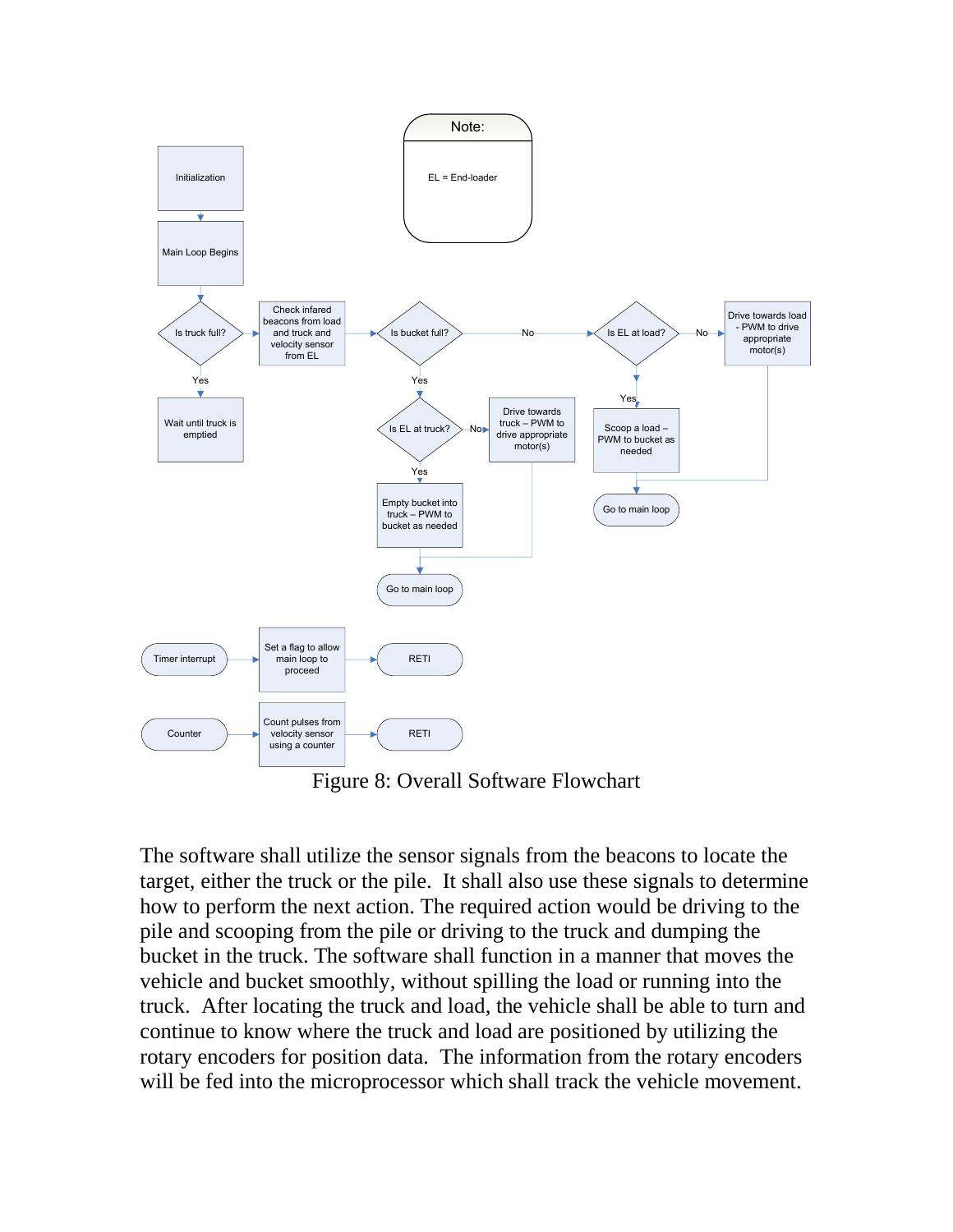The software shall be able to complete the entire loading and unloading process accurately and as quick as possible.

# **III. Vehicle Requirements**

Initially, the vehicle sensors must be able to ascertain the bucket and arm positions. The initial positions of the bucket and arm are essential to determine how the bucket and arm should be moved in order to scoop up the load. The kit that is being used includes these sensors internally. Although further investigation is required, these sensors should be sufficient. Other vehicle sensors shall then be able to locate beacons on a pile of material and the truck that will be loaded, conveying the changing directions and distances to the microprocessor throughout operation. The microprocessor, discussed in greater detail momentarily, will interpret this information to navigate towards the material or truck as needed.

Sensors will be a critical part of the project. Currently these are still in the research phase with ongoing investigation as to the best type to use for each requirement. Mounted on the front of the vehicle, a position sensor shall determine the distance from an object. This information will be fed into the microprocessor which shall combine this data with the data from the beacons to accurately scoop the load or dump the load into the truck. The encoders shall be used to accurately turn and drive the vehicle, better gauging the vehicle movement throughout the process. Figure 9 below shows the location and purpose of each sensor. The vehicle track motors shall be able to sustain vehicle drive for a full or empty bucket.



Figure 9: Sensor Locations and Purposes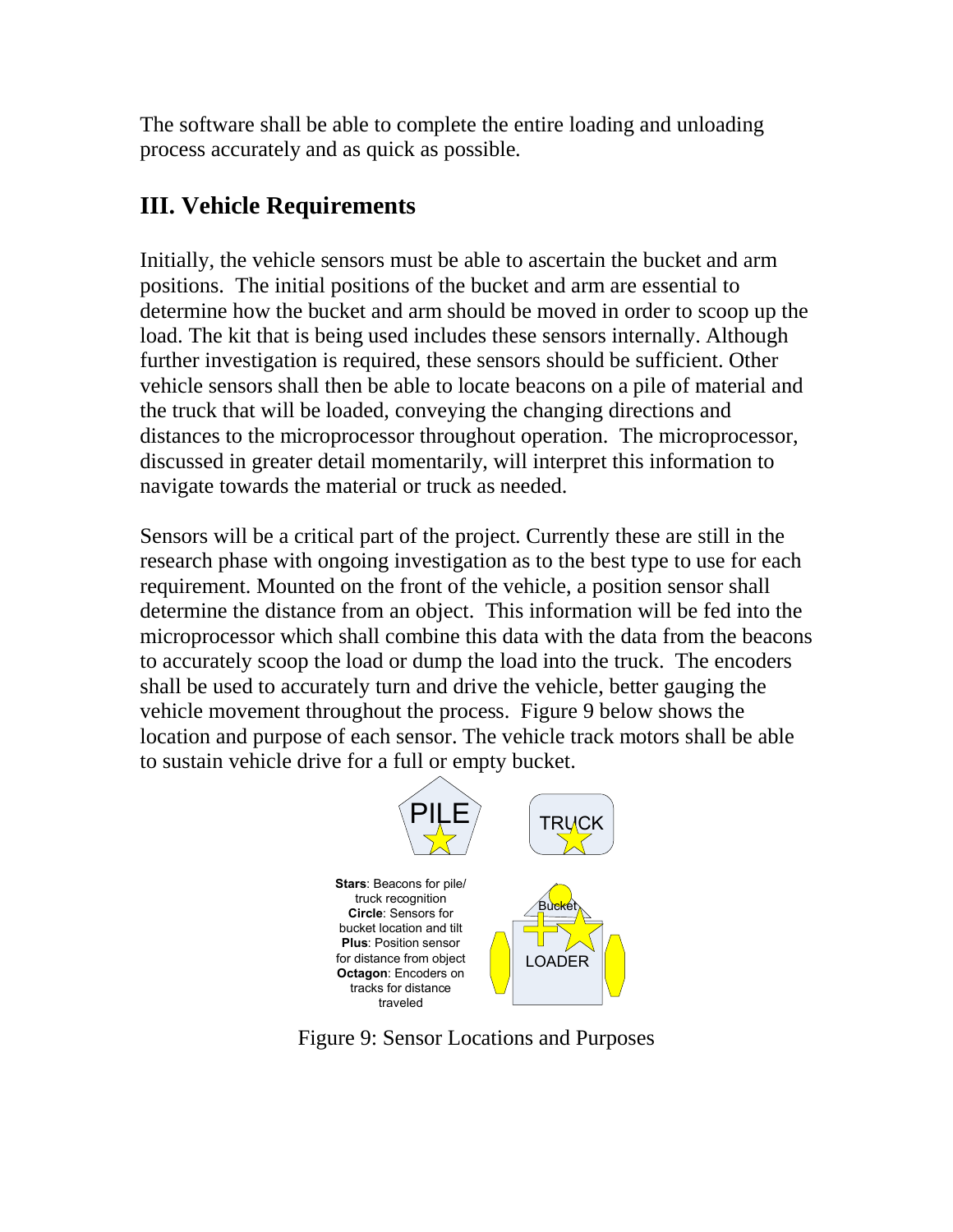Once the vehicle has arrived at the load, it shall be able to scoop the load into the bucket if the bucket is empty. After navigating to the truck, the vehicle shall be able to raise the arms and dump the full bucket into the truck. The arm motor shall be able to raise and lower the bucket and the bucket motor shall be able to alter the bucket tilt with both a full or empty bucket. The vehicle batteries shall be able to sustain operation until the truck has been fully loaded five times.

## **IV. Patent Search**

The search for patents and standards revealed little directly related to the project. Patent 6363632 is very similar to our application; however, patent 6363632 is for a larger vehicle – an application that ours would hopefully be able to develop into. The system in patent 6363632 utilizes a laser or radar scanning system whereas our system will likely use infrared beacons to determine positioning, so the systems do not significantly overlap.

| <b>Patent Number / Standard</b> | <b>Brief Description</b>                                |  |  |
|---------------------------------|---------------------------------------------------------|--|--|
| 6363632                         | System for autonomous excavation and truck loading      |  |  |
| 5546093                         | A system and method for providing navigation signals    |  |  |
|                                 | between first and second earthmoving or construction    |  |  |
|                                 | machines is provided.                                   |  |  |
| 6167336                         | Method and apparatus for determining an excavation      |  |  |
|                                 | strategy for a front-end loader                         |  |  |
| 6151539                         | Autonomous vehicle arrangement and method for           |  |  |
|                                 | controlling an autonomous vehicle                       |  |  |
| ISO 10218-1:2006                | Requirements and guidelines for the inherent safe       |  |  |
|                                 | design, protective measures, and information for use of |  |  |
|                                 | industrial robots.                                      |  |  |
| ISO 9283:1998                   | Manipulating industrial robots -- Performance criteria  |  |  |
|                                 | and related test methods                                |  |  |

## **V. Current Progress**

Thus far significant research into the proposed vehicle functionality has been completed. After assembling and significantly modifying the end-loader kit that was initially intended to be used, it was discovered that the initial vehicle had crippling disadvantages. The vehicle wasn't robust and lacked the adequate power to lift much of a load. It also required considerable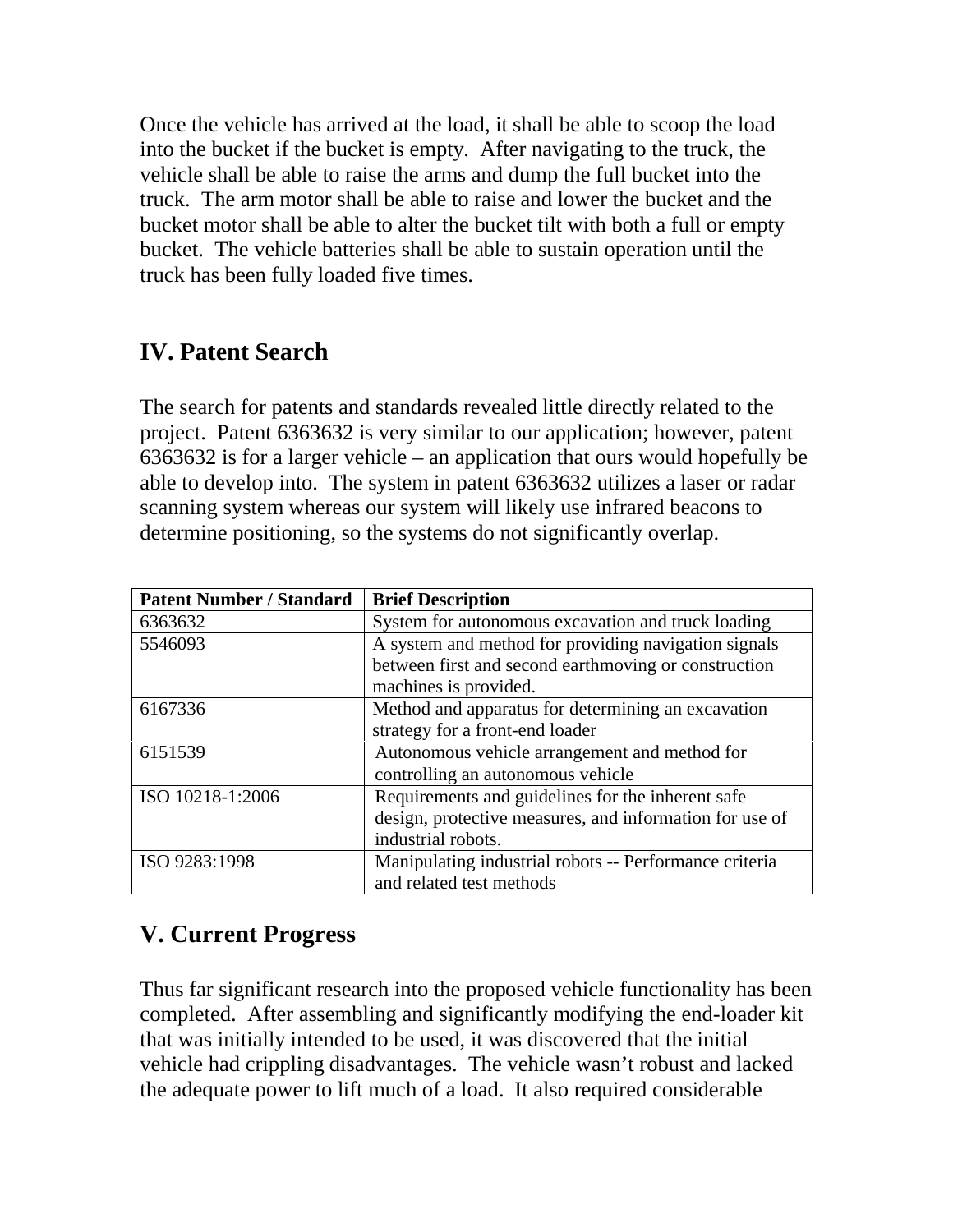modification to operate as needed, with no guarantees that it would be powerful enough to operate adequately with the added loads from the scoop, batteries, and processor board. After testing the initial vehicle with various motors and gearboxes intended for it and modifying the vehicle as would be required for future operation, it was decided to try a more durable Bobcat vehicle. The Bobcat vehicle also featured sensors to determine the endpoints of the bucket tilt and position. Significant time has been spent determining if the Bobcat would be an adequate replacement for the initial vehicle and understanding the motor connection circuit board. It was decided that the Bobcat vehicle will be a suitable replacement.

Work has also begun on the sensors that will be employed for vehicle operation. Needing to determine distance from the load and truck accurately, using ultrasonic sensors seemed a nearly ideal approach. It was found that the SRF05 was accurate to less than half of an inch, better than needed. After conceiving of various methods to determine the load and truck position, it was decided to try infrared beacons. To increase the range of the infrared beacons, a current to voltage converter followed by an amplifier with a low pass filter was used. Initial results showed a detection range of about 1 foot, not enough to navigate the vehicle. To increase the range further, a photo-transistor and infrared diode that were more closely matched in peak wavelength were ordered. A more powerful infrared diode, giving us a range of over 3 feet was then acquired. The final sensor that has been worked on is the rotary encoder. The HEF16 rotary encoder was tested to determine if it would be applicable to the project and it was found that with 16 pulses/rev, or 32 pulses/rev using an XOR of the two channels, it should provide enough accuracy.

#### **VI. Lab Schedule**

| Lab           | <b>Overall</b>     |                      |                       |
|---------------|--------------------|----------------------|-----------------------|
| <b>Period</b> | <b>Tasks/Goals</b> | Kevin                | Ryan                  |
|               | sensor mount and   |                      |                       |
| 1/29          | test               | vehicle modification | vehicle modification  |
|               | sensor mount and   |                      |                       |
| 2/5           | test               | drive electronics    | sensor installation   |
|               | sensor mount and   |                      |                       |
| 2/12          | test               | drive electronics    | sensor installation   |
|               |                    | circuit board        | circuit board         |
| 2/19          | hardware           | mounting             | mounting              |
| 2/26          | hardware           | testing              | testing               |
| 3/4           | software           | pwm generation       | interpret sensor data |
|               |                    |                      |                       |